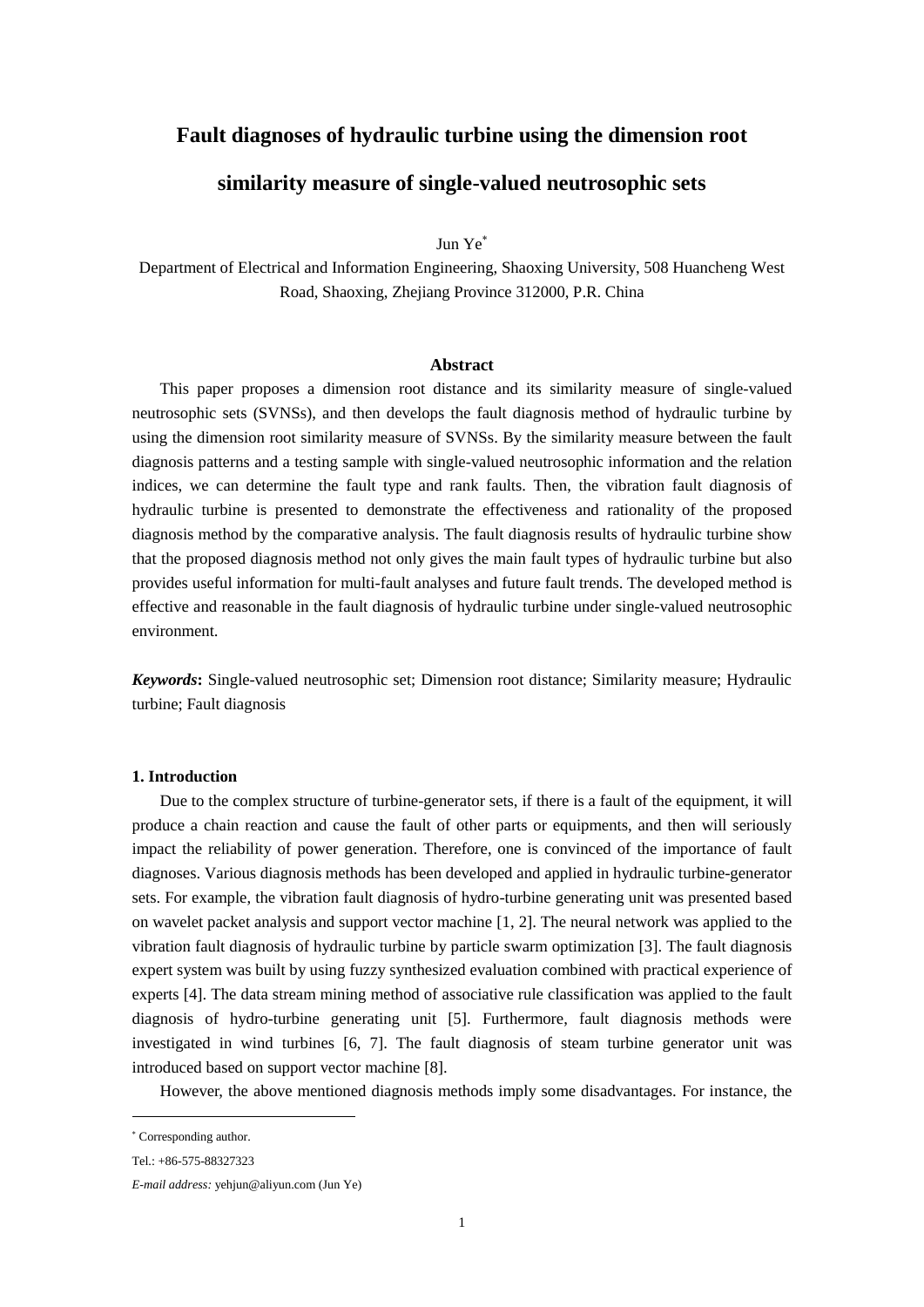fault diagnoses based on neural networks and support vector machine are only suitable for unique fault diagnosis and require learning process for updating fault knowledge. While the fault diagnosis expert systems indicate the diagnosis complexity and need the practical experience of experts. Therefore, the above motioned diagnosis methods are difficult to handle multiple fault diagnoses and fault prediction. In many real situations, the diagnosis data cannot provide deterministic values because the fault testing data obtained by experts are usually imprecise or uncertain due to a lack of data, time pressure, or the experts' limited attention and knowledge. Therefore, for expressing imprecise and incomplete information in real problems, Zadeh firstly proposed fuzzy sets [9]. Then, fuzzy sets have been extended to intuitionistic fuzzy sets (IFSs) [10], vague sets [11] and interval-valued intuitionistic fuzzy sets (IVIFSs) [12] and so on. Therefore, the intelligent fault diagnosis frameworks have been developed based on fuzzy integral [13]. Some researchers have developed the fault diagnosis methods of steam turbine based on the similarity measures of vague sets [14-16] and based on the cross entropy of vague sets [17]. However, existing diagnosis methods cannot deal with fault diagnosis problems with incomplete, indeterminate and inconsistent information comprehensively, which exist in real world. Hence, a neutrosophic set proposed by Smarandache [18] is a powerful tool to deal with incomplete, indeterminate and inconsistent information in real world. It extend the theory of fuzzy sets, vague sets, IFSs and IVIFSs, then the neutrosophic set is characterized by a truth-membership degree, an indeterminacy-membership degree and a falsity-membership degree independently, which lie within the real standard or nonstandard unit interval ]<sup>−</sup>0, 1<sup>+</sup>[. Specially, the indeterminacy presented in the neutrosophic set is independent on the truth and falsity values and can include inconsistent information. While vague sets, IFSs and IVIFSs are only characterized by a truth-membership degree and a falsity-membership degree, and then they can include the incomplete and uncertain information (hesitant degree) which is dependent on the truth and falsity values, but not include indeterminate and inconsistent information. Hence, the neutrosophic set is more suitable for expressing incomplete, indeterminate and inconsistent information comprehensively. However, the neutrosophic set is difficult to apply directly in engineering fields because the range of the truth-membership, indeterminacy-membership and falsity-membership degrees is within the nonstandard unit interval  $]$ <sup>-</sup>0,  $1^+$ [. Therefore, their range can be restrained within the real standard unit interval [0, 1] to apply easily in engineering problems. For this purpose, the concepts of a single-valued neutrosophic set (SVNS) and an interval neutrosophic set (INS) were introduced as the subclasses of the neutrosophic set [19, 20]. In a fault diagnosis problem, various symptoms usually imply a lot of incomplete, uncertainty and inconsistent information for a fault, which characterizes a relation between symptoms and a fault. Thus we work with the uncertainties and inconsistencies to lead us to proper fault diagnosis. Recently, Ye [21] proposed cotangent similarity measures between SVNSs based on cotangent function and successfully applied them to the fault diagnosis of steam turbine under single-valued neutrosophic environment. Till now neutrosophic theory has been not applied to fault diagnoses of hydraulic turbine. However, existing fault diagnosis methods scarcely handle the fault diagnosis problems of turbine-generator sets with neutrosophic information. To extend existing fault diagnosis methods, the main purposes of this paper are to propose a new similarity measure based on a dimension root distance of SVNSs and its fault diagnosis method for the vibration fault diagnosis of hydraulic turbine with single-valued neutrosophic information.

The remainder of this paper is organized as follows. Section 2 briefly describes some basic concepts of SVNSs. Section 3 presents a dimension root distance of SVNSs and its similarity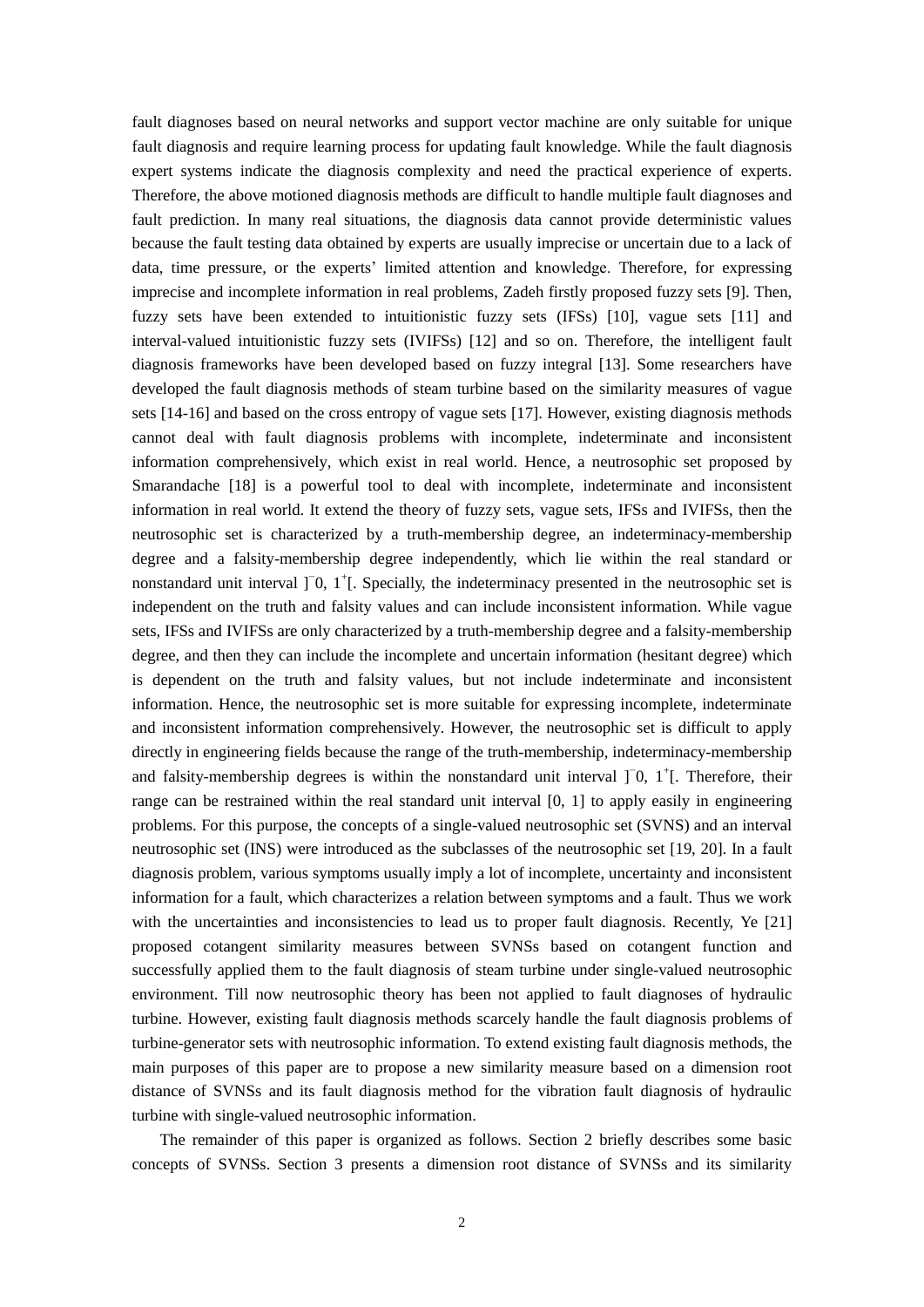measure of SVNSs (called the dimension root similarity measure of SVNSs) and investigates their properties. Based on the dimension root similarity measure of SVNSs, we establish a fault diagnosis method for the vibration fault diagnosis of hydraulic turbine under single-valued neutrosophic environment and demonstrate the effectiveness and nationality of the developed method in Section 4. Section 5 gives conclusions and future research.

#### **2. Some basic concepts of single-valued neutrosophic sets**

Smarandache [18] firstly introduced the concept of the neutrosophic set from philosophical point of view. As mentioned above, it is difficult to apply the neutrosophic set to real problems. Therefore, Wang et al. [20] introduced the concept of SVNS, which is a subclass of the neutrosophic set, and gave the following definition.

**Definition 1** [20]. Let *X* be a universal set. A SVNS *N* in *X* is characterized by a truth-membership function  $T_N(x)$ , an indeterminacy-membership function  $I_N(x)$  and a falsity-membership function  $F_N(x)$ . Then, a SVNS *N* can be denoted by the following form:

$$
N = \langle\langle x, T_N(x), I_N(x), F_N(x)\rangle \,|\, x \in X\rangle,
$$

where  $T_N(x)$ ,  $I_N(x)$ ,  $F_N(x) \in [0, 1]$  for each point x in X. Obviously, the sum of  $T_N(x)$ ,  $I_N(x)$  and  $F_N(x)$ satisfies the condition  $0 \le T_N(x) + I_N(x) + F_N(x) \le 3$ .

Let 
$$
N = \{(x, T_N(x), I_N(x), F_N(x)) | x \in X\}
$$
 and  $M = \{(x, T_M(x), I_M(x), F_M(x)) | x \in X\}$  be

two SVNSs. Then there are the following relations [20]:

- (1) Complement:  $N^c = \{(x, F_N(x), 1 I_N(x), T_N(x)) \mid x \in X\};$
- (2) Inclusion:  $N \subseteq M$  if and only if  $T_N(x) \le T_M(x)$ ,  $I_N(x) \ge I_M(x)$  and  $F_N(x) \ge F_M(x)$  for any x in X;
- (3) Equality:  $N = M$  if and only if  $N \subseteq M$  and  $M \subseteq N$ .

#### **3. Dimension root distance and its similarity measure of SVNSs**

In this section, we propose a dimension root distance of SVNSs and its similarity measure between SVNSs.

**Definition 2.** Let two SVNSs *N* and *M* in the universe of discourse  $X = \{x_1, x_2, ..., x_n\}$  be  $N = \langle x_j, T_N(x_j), I_N(x_j), F_N(x_j) \rangle | x_j \in X \rangle$  and  $M = \langle x_j, T_M(x_j), I_M(x_j), F_M(x_j) \rangle | x_j \in X \rangle$ .

Then, a dimension root distance between SVNSs *N* and *M* is defined as

$$
D_{R}(N,M) = \frac{1}{n} \sum_{j=1}^{n} \left\{ \frac{1}{3} \left( T_{N}(x_{j}) - T_{M}(x_{j}) \right)^{2} + \left| I_{N}(x_{j}) - I_{M}(x_{j}) \right|^{2} + \left| F_{N}(x_{j}) - F_{M}(x_{j}) \right|^{2} \right\}^{1/3}, (1)
$$

**Proposition 1**. The dimension root distance measure  $D_R(N, M)$  satisfies the following properties (D1-D4):

- $(D1)$   $0 \leq D_R(N, M) \leq 1$ ;
- (D2)  $D_R(N, M) = 0$  if and only if  $N = M$ ;
- (D3)  $D_R(N, M) = D_R(M, N);$

(D4) If P is a SVNS in X and  $N \subseteq M \subseteq P$ , then  $D_R(N, P) \ge D_R(N, M)$  and  $D_R(N, P) \ge D_R(M, P)$ . **Proof:**

It is obvious that  $D_R(N, M)$  satisfies the properties (D1-D3). Hence, we only prove the property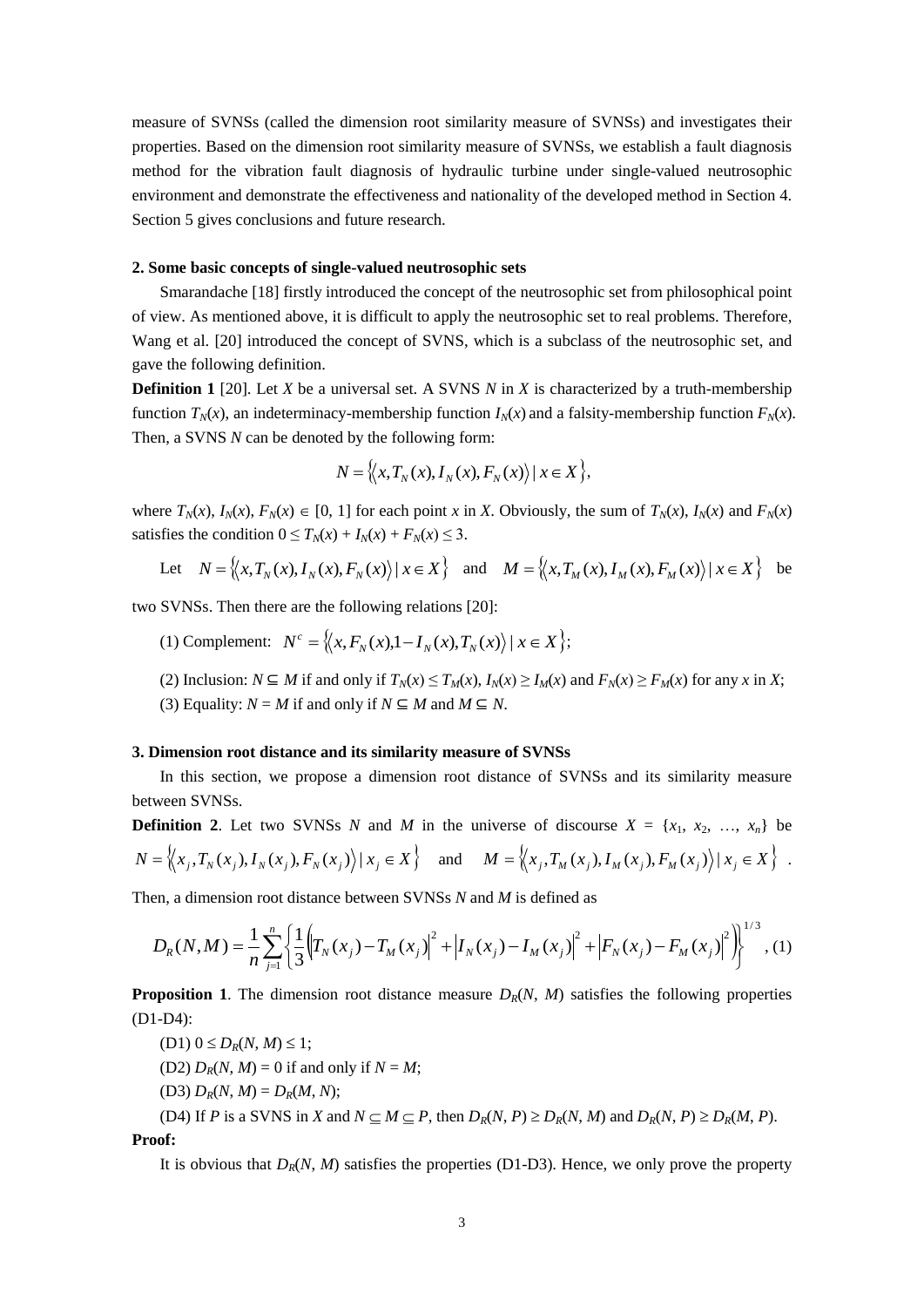(D4). Since 
$$
N \subseteq M \subseteq P
$$
, this implies  $T_N(x_j) \leq T_M(x_j) \leq T_P(x_j)$ ,  $I_N(x_j) \geq I_M(x_j) \geq I_N(x_j) \geq I_P(x_j)$  and  $F_N(x_j) \geq F_M(x_j) \geq F_P(x_j)$  for  $j = 1, 2, ..., n$  and  $x_j \in X$ . Then, we have  
\n
$$
|T_N(x_j) - T_M(x_j)| \leq |T_N(x_j) - T_P(x_j)|
$$
,  $|T_M(x_j) - T_P(x_j)| \leq |T_N(x_j) - T_P(x_j)|$ ,  
\n
$$
|I_N(x_j) - I_M(x_j)| \leq |I_N(x_j) - I_P(x_j)|
$$
,  $|I_M(x_j) - I_P(x_j)| \leq |I_N(x_j) - I_P(x_j)|$ ,  
\n
$$
|F_N(x_j) - F_M(x_j)| \leq |F_N(x_j) - F_P(x_j)|
$$
, and  $|F_M(x_j) - F_P(x_j)| \leq |F_N(x_j) - F_P(x_j)|$ .  
\nHence, there are  $|T_N(x_j) - T_M(x_j)|^2 + |I_N(x_j) - I_M(x_j)|^2 + |F_N(x_j) - F_M(x_j)|^2 \leq$   
\n
$$
|T_N(x_j) - T_P(x_j)|^2 + |I_N(x_j) - I_P(x_j)|^2 + |F_N(x_j) - F_P(x_j)|^2
$$
 and  
\n
$$
|T_M(x_j) - T_P(x_j)|^2 + |I_N(x_j) - I_P(x_j)|^2 + |F_N(x_j) - F_P(x_j)|^2
$$
  
\n
$$
|T_N(x_j) - T_P(x_j)|^2 + |I_N(x_j) - I_P(x_j)|^2 + |F_N(x_j) - F_P(x_j)|^2
$$
.  
\nCombining the above inequalities with the defined distance formula (1) we can obtain that  $D_0(N)$ .

Combining the above inequalities with the defined distance formula (1), we can obtain that *DR*(*N*,  $P \ge D_R(N, M)$  and  $D_R(N, P) \ge D_R(M, P)$ .

Thus, we complete the proof of the properties.  $\Box$ 

Considering the importance of elements in the universe, one needs to give the weight  $w_i$  of the element *x<sub>j</sub>* (*j* = 1, 2,…, *n*) with  $w_j \in [0, 1]$  and  $\sum_{j=1}^{n} w_j = 1$ *n*  $\psi_i^h = 1$ . Then, the weighted dimension root distance measure between SVNSs *N* and *M* can be defined as

$$
W_R(N,M) = \sum_{j=1}^n w_j \left\{ \frac{1}{3} \left( T_N(x_j) - T_M(x_j) \right)^2 + \left| I_N(x_j) - I_M(x_j) \right|^2 + \left| F_N(x_j) - F_M(x_j) \right|^2 \right\}^{1/3}, (2)
$$

Especially, when  $w_j = 1/n$  ( $j = 1, 2, ..., n$ ), Eq. (2) reduces to Eq. (1). Obviously, the weighted dimension root distance measure also satisfies the above properties (D1-D4).

Based on the complementary relationship between the distance measure and the similarity measure, we can define the similarity measure based on the weighted dimension root distance.

**Definition 3**. Let two SVNSs *N* and *M* in the universe of discourse  $X = \{x_1, x_2, ..., x_n\}$  be  $N = \langle x_j, T_N(x_j), I_N(x_j), F_N(x_j) \rangle | x_j \in X \rangle$  and  $M = \langle x_j, T_M(x_j), I_M(x_j), F_M(x_j) \rangle | x_j \in X \rangle$ .

Then, the similarity measure based on the weighted dimension root distance between SVNSs *N* and *M* is defined as follows:

$$
S_R(N,M) = 1 - \sum_{j=1}^n w_j \left\{ \frac{1}{3} \left( T_N(x_j) - T_M(x_j) \right)^2 + \left| I_N(x_j) - I_M(x_j) \right|^2 + \left| F_N(x_j) - F_M(x_j) \right|^2 \right\}^{1/3},
$$
(3)

which is call the dimension root similarity measure of SVNSs.

**Proposition 2.** The dimension root similarity measure  $S_R(N, M)$  satisfies the following properties (S1-S4):

$$
(S1) 0 \leq S_R(N, M) \leq 1;
$$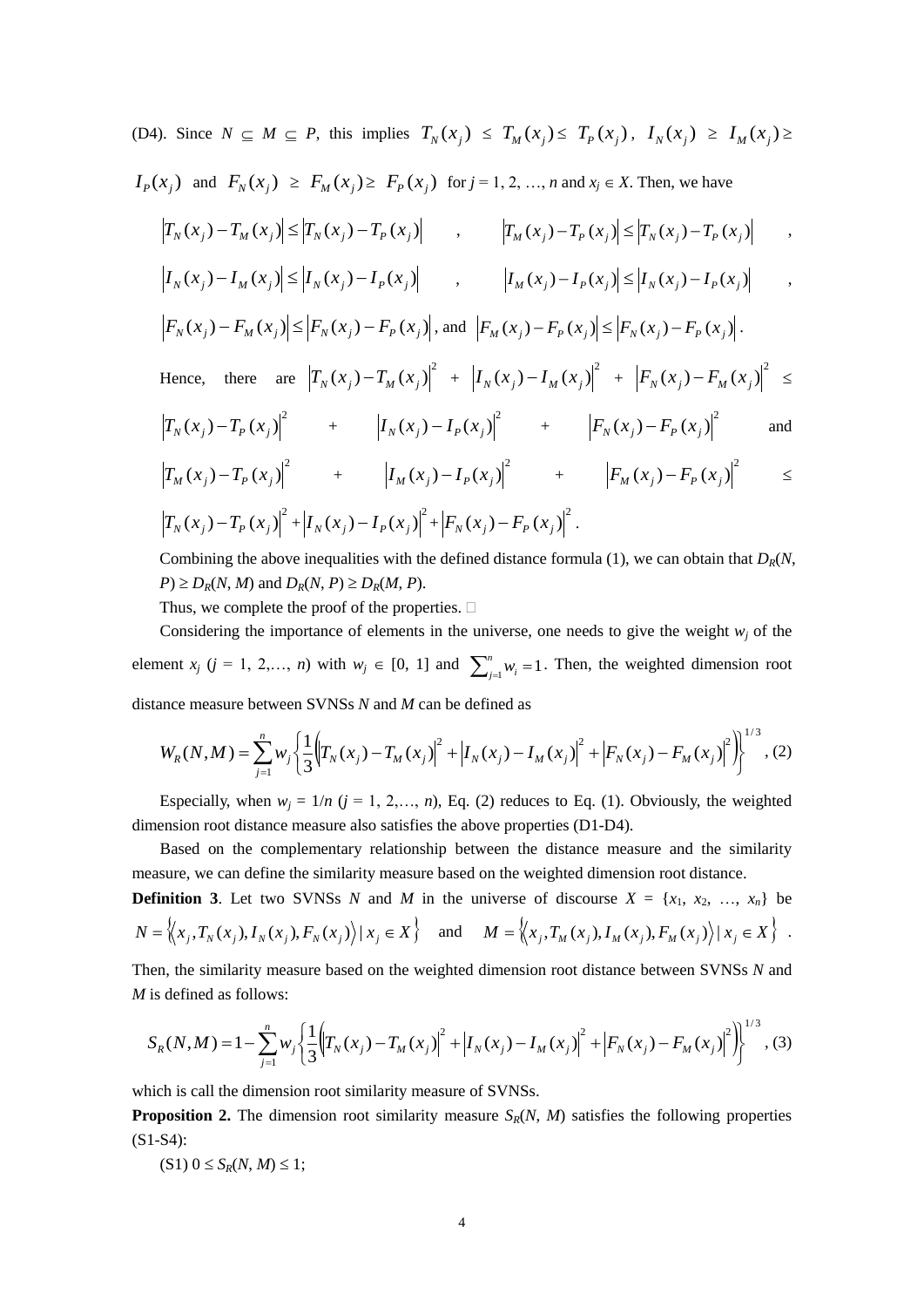(S2)  $S_R(N, M) = 1$  if and only if  $N = M$ ;

- (S3)  $S_R(N, M) = S_R(M, N);$
- (S4) If P is a SNS in X and  $N \subseteq M \subseteq P$ , then  $S_R(N, P) \leq S_R(N, M)$  and  $S_R(N, P) \leq S_R(M, P)$ .

According to the above distance properties and the complementary relationship between the distance and the similarity measure, we can easily prove that the dimension root similarity measure should satisfy the above properties (S1-S4).

### **4. Fault diagnosis method of hydraulic turbine based on the dimension root similarity measure**

For a volume of fault feature information obtained from modem measurement technologies, the fault information contains a lot of incomplete, uncertain and inconsistent information. In some practical situations, there is the possibility of each feature including truth and falsity information and indeterminacy information, by which a SVNS is expressed. Hence, the dimension root similarity measure of SVNSs is a suitable tool to deal with fault diagnosis problems with single-valued neutrosophic information. This section applies the proposed similarity measure of SVNSs to the fault diagnosis of hydraulic turbine.

# *4.1 Fault diagnosis method*

For a fault diagnosis problem of hydraulic turbine, the fault diagnosis of hydraulic turbine realized by the frequency features extracted from the vibration signals of hydraulic turbine is a simple and effective method [2, 5]. The spectrum analysis of the vibration signals measured by the sensor is carried out, and the different frequency components in the spectrum are composed of different fault characteristic frequencies, which reflect the different fault reasons. The frequency components in the spectrum of the fault vibration data are used as the fault feature vectors. The type of faults can be determined by these fault feature vectors (see [2, 5] in detail).

Assume that a set of *m* fault diagnosis patterns (fault diagnosis knowledge) is  $D = \{D_1, D_2, \ldots, D_n\}$  $D_m$ } and a set of *n* frequency features is  $S = \{s_1, s_2, ..., s_n\}$ . Then the knowledge of a fault diagnosis pattern  $D_k$  ( $k = 1, 2, ..., m$ ) with respect to a frequency feature  $s_i$  ( $i = 1, 2, ..., n$ ) is represented by a **SVNS**  $D_k$  ( $k = 1, 2, ..., m$ ):

$$
D_k = \Big\langle \Big\langle s_j, T_{D_k}(s_j), I_{D_k}(s_j), F_{D_k}(s_j) \Big\rangle \, | \, s_j \in S \Big\}.
$$

Then, the information of testing samples is represented by a SVNS  $R_t$  ( $t = 1, 2, ..., q$ ):

$$
R_{i} = \langle \langle s_{j}, T_{R_{i}}(s_{j}), I_{R_{i}}(s_{j}), F_{R_{i}}(s_{j}) \rangle | s_{j} \in S \rangle.
$$

The measure value  $\delta_k$  ( $k = 1, 2, ..., m$ ) can be obtained by the following similarity measure between  $D_K$  and  $R_t$ :

$$
\delta_{k} = S_{R}(D_{k}, R_{i})
$$
\n
$$
= 1 - \sum_{j=1}^{n} w_{j} \left\{ \frac{1}{3} \left( \left| T_{D_{k}}(s_{j}) - T_{R_{i}}(s_{j}) \right|^{2} + \left| I_{D_{k}}(s_{j}) - I_{R_{i}}(s_{j}) \right|^{2} + \left| F_{D_{k}}(s_{j}) - F_{R_{i}}(s_{j}) \right|^{2} \right) \right\}^{1/3} \cdot (3)
$$

For easy fault diagnosis analysis, the measure values of  $\delta_k$  ( $k = 1, 2, ..., m$ ) are normalized into the values of relation indices by the following formula:

$$
\rho_k = \frac{2\delta_k - \delta_{\min} - \delta_{\max}}{\delta_{\max} - \delta_{\min}}, k=1, 2, ..., m,
$$
\n(4)

where  $\rho_k$  lies within the interval [-1, 1],  $\delta_{\min} = \min_{1 \le k \le m} {\delta_k}$  $\delta_{\min} = \min_{1 \le k \le m} {\delta_k}$  and  $\delta_{\max} = \max_{1 \le k \le m} {\delta_k}$  $\delta_{\text{max}} = \max \{ \delta$  $= \max_{1 \leq k \leq m} \{\delta_k\}.$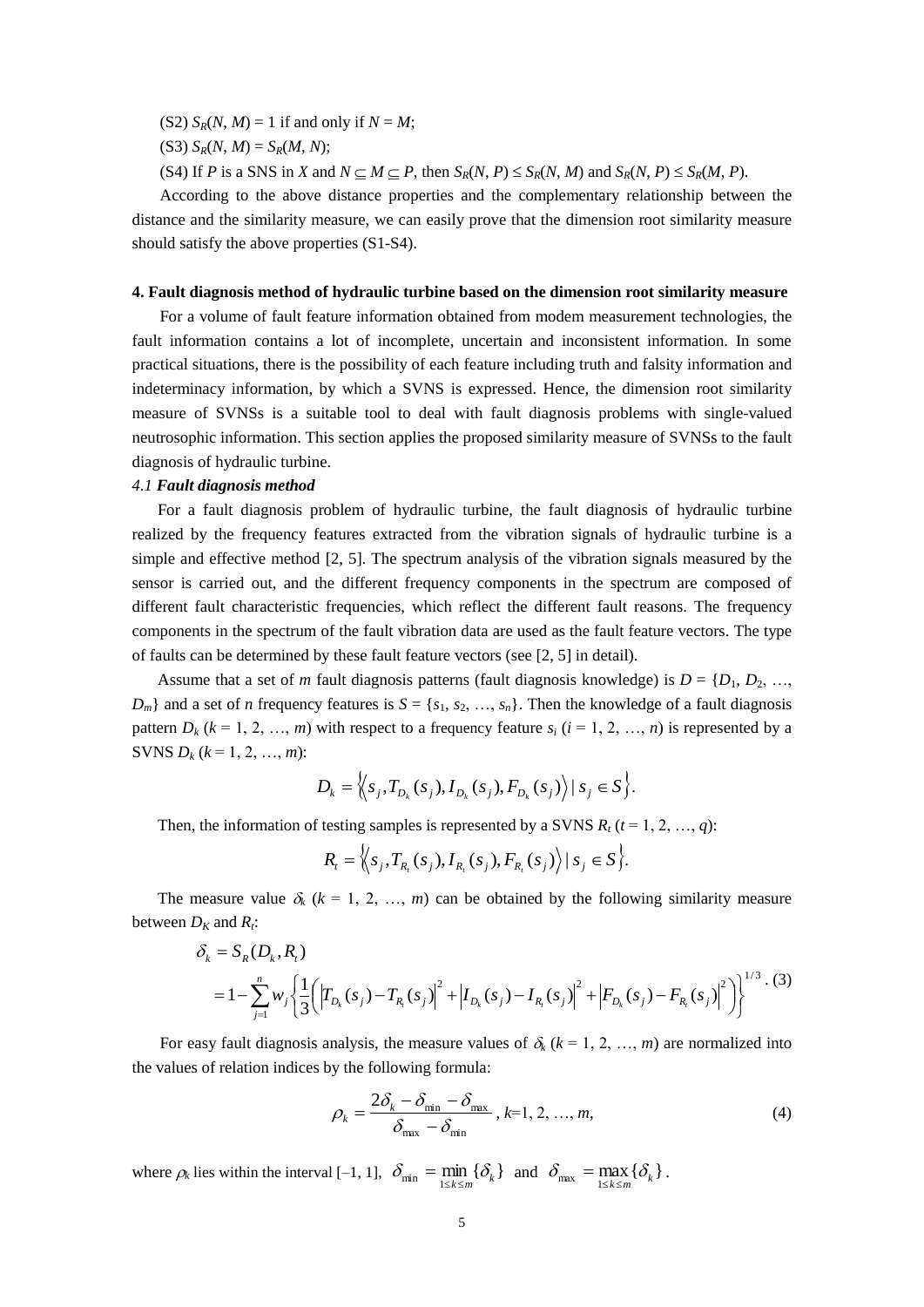According to the relation indices, we can rank faults and determine the fault type or predict possible fault trend for the tested equipment.

If the maximum value of the relation indices is  $\rho_k = 1$ , then we can determine that the testing sample  $R_t$  should belong to the fault diagnosis pattern  $D_k$ .

The block diagram of the proposed fault diagnosis approach based on the dimension root similarity measure of SVNSs is shown in Fig. 1.

# *4.2. Vibration fault diagnosis of hydraulic turbine*

In this subsection, the proposed fault diagnosis method is applied to the vibration fault diagnosis of hydraulic turbine to illustrate its effectiveness.

In hydraulic turbine-generator sets, interaction effects in the factors such as the unbalance and offset center of rotor, the bearing clearance show the vibration of the turbine-generator sets. In the vibration fault diagnosis of hydraulic turbine, the relation between the cause and the fault symptoms of the hydraulic turbine has been established by means of the analyses of frequency features in the fault frequency spectrum [2, 5]. Now, we investigate the vibration fault diagnosis of hydraulic turbine by use of the proposed similarity measure of SVNSs to demonstrate the effectiveness and rationality of the fault diagnosis method.



Fig. 1 The block diagram of the proposed fault diagnosis approach

Let us consider a set of four fault diagnosis patterns  $D = \{D_1$ (unbalance of rotor),  $D_2$ (offset center of rotor),  $D_3$ (bigger bearing clearance),  $D_4$ (vortex band of tail water pipe)} as the fault diagnosis knowledge and a set of five frequency features in fault frequency spectrum  $S = \{s_1(0.5f),$  $s_2(f)$ ,  $s_3(2f)$ ,  $s_4(3f)$ ,  $s_5(>3f)$ } under operating frequency *f* as a frequency feature set [2, 5]. Then, the information of the fault diagnosis pattern  $D_k$  ( $k = 1, 2, 3, 4$ ) with respect to the frequency feature  $s_i$  (*i*  $= 1, 2, 3, 4, 5$  can be expressed by the form of SVNSs, as shown in Table 1. Assume that the weight of each feature  $s_j$  is  $w_j = 1/5$  for  $j = 1, 2, 3, 4, 5$ .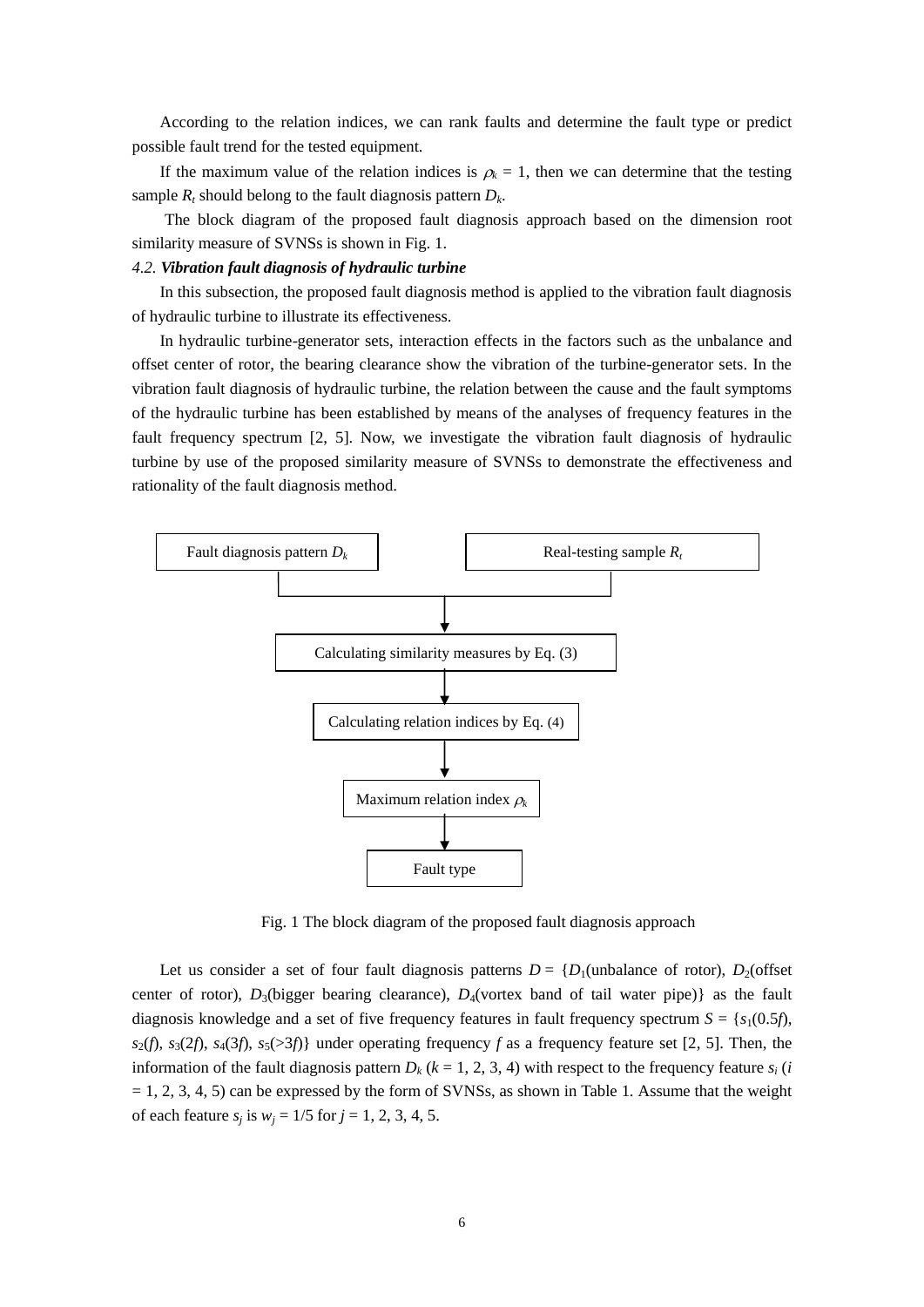Table 1 Vibration fault diagnosis knowledge

|                                               | Frequency feature |              |              |              |              |  |
|-----------------------------------------------|-------------------|--------------|--------------|--------------|--------------|--|
| Fault diagnosis pattern                       | $S_1(0.5f)$       | $S_2(f)$     | $S_3(2f)$    | $S_4(3f)$    | $S_5(>3f)$   |  |
| $D_1$<br>(Unbalance of rotor)                 | [0.01, 0.05]      | [0.9, 1]     | [0.08, 0.11] | [0.02, 0.05] | [0.15, 0.21] |  |
| $D_{2}$<br>(Offset center of rotor)           | [0.01, 0.09]      | [0.69, 0.71] | [0.88, 0.98] | [0.65, 0.75] | [0.1, 0.21]  |  |
| $D_3$<br>(Bigger bearing clearance)           | [0.04, 0.07]      | [0.13, 0.16] | [0.08, 0.15] | [0.02, 0.06] | [0.93, 0.99] |  |
| $D_4$<br>(Vortex band of tail water)<br>pipe) | [0.88, 0.92]      | [0.2, 0.21]  | [0.03, 0.12] | [0.02, 0.23] | [0.1, 0.28]  |  |

From Table 1, the fault diagnosis patterns can be expressed as the form of SVNSs:

*D*<sup>1</sup> = {<*s*1, 0.01, 0.04, 0.95>, <*s*2, 0.9, 0.1, 0>, <*s*3, 0.08, 0.03, 0.89>, <*s*4, 0.02, 0.03, 0. 95>, <*s*5,  $0.15, 0.06, 0.79$ ,

*D*<sup>2</sup> = {<*s*1, 0.01, 0.08, 0.91>, <*s*2, 0.69, 0.02, 0.29>, <*s*3, 0.88, 0.1, 0.02>, <*s*4, 0.65, 0.1, 0. 25>,  $\langle s_5, 0.1, 0.11, 0.79 \rangle$ ,

*D*<sup>3</sup> = {<*s*1, 0.04, 0.03, 0.93>, <*s*2, 0.13, 0.03, 0.84>, <*s*3, 0.08, 0.07, 0.85>, <*s*4, 0.02, 0.04, 0.  $94$ ,  $\langle s_5, 0.93, 0.06, 0.01 \rangle$ ,

*D*<sup>4</sup> = {<*s*1, 0.88, 0.04, 0.08>, <*s*2, 0.2, 0.01, 0.79>, <*s*3, 0.03, 0.09, 0.88>, <*s*4, 0.02, 0.21, 0. 77>,  $\langle s_5, 0.1, 0.18, 0.72 \rangle$ ,

For the vibration fault diagnosis of hydraulic turbine, eight real-testing samples are given as actual examples, which are expressed by the following SVNSs:

 $R_1 = \{ \langle s_1, 0.03, 0, 0.97 \rangle, \langle s_2, 0.95, 0, 0.05 \rangle, \langle s_3, 0.1, 0, 0.9 \rangle, \langle s_4, 0.04, 0, 0.96 \rangle, \langle s_5, 0.2, 0,$  $0.8>\},$ 

*R*<sup>2</sup> = {<*s*1, 0.07, 0, 0.93>, <*s*2, 0.4, 0, 0.6>, <*s*3, 0.12, 0, 0.88>, <*s*4, 0.03, 0, 0. 97>, <*s*5, 0.96, 0,  $0.04>\},$ 

*R*<sup>3</sup> = {<*s*1, 0.04, 0, 0.96>, <*s*2, 0.16, 0, 0.84>, <*s*3, 0.08, 0, 0.92>, <*s*4, 0.06, 0, 0. 94>, <*s*5, 0.93,  $0, 0.07 > \},$ 

*R*<sup>4</sup> = {<*s*1, 0.01, 0, 0.99>, <*s*2, 0.85, 0, 0.15>, <*s*3, 0.98, 0, 0.02>, <*s*4, 0.71, 0, 0. 29>, <*s*5, 0.07,  $0, 0.93$ ,

*R*<sup>5</sup> = {<*s*1, 0.9, 0, 0.1>, <*s*2, 0.2, 0, 0.8>, <*s*3, 0.05, 0, 0.95>, <*s*4, 0.02, 0, 0. 98>, <*s*5, 0.18, 0,  $0.82$ },

*R*<sup>6</sup> = {<*s*1, 0.02, 0, 0.98>, <*s*2, 1, 0, 0>, <*s*3, 0.08, 0, 0.92>, <*s*4, 0.03, 0, 0. 97>, <*s*5, 0.18, 0,  $0.82>\},$ 

 $R_7 = \{ \langle s_1, 0.09, 0, 0.91 \rangle, \langle s_2, 0.71, 0, 0.29 \rangle, \langle s_3, 0.88, 0, 0.12 \rangle, \langle s_4, 0.65, 0, 0.35 \rangle, \langle s_5, 0.1, 0,$  $0.9>\},$ 

*R*<sup>8</sup> = {<*s*1, 0.88, 0, 0.12>, <*s*2, 0.21, 0, 0.79>, <*s*3, 0.12, 0, 0.88>, <*s*4, 0.04, 0, 0. 96>, <*s*5, 0.1, 0,  $0.9>\}.$ 

For the fault diagnoses of the real-testing samples of  $R_t$  for  $t = 1, 2, \ldots, 8$ , the similarity measures and relation indices between  $D_k$  ( $k = 1, 2, 3, 4$ ) and  $R_t$  ( $t = 1, 2$ ) are calculated by Eqs. (3) and (4), then the calculating results are shown in Table 2.

Table 2 Results of the relation indices and fault diagnosis based on the dimension root similarity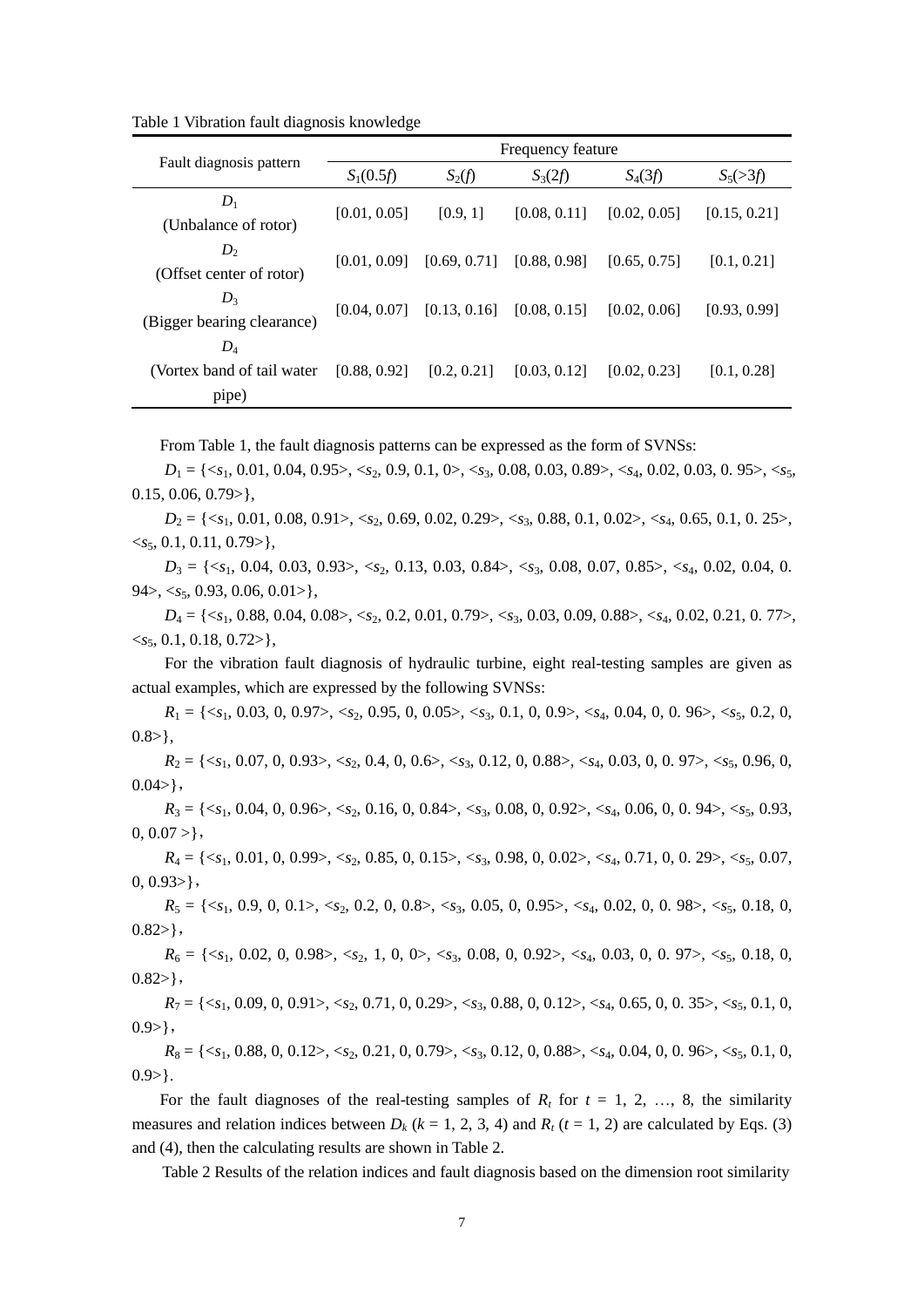|       |                             |           |           | measure   |                         |       |
|-------|-----------------------------|-----------|-----------|-----------|-------------------------|-------|
| $R_t$ | Relation indices $(\rho_k)$ |           |           |           | Actual faults           |       |
|       | $D_1$                       | $D_2$     | $D_3$     | $D_4$     | Fault diagnosis results |       |
| $R_1$ | 1.0000                      | $-0.7579$ | $-0.7824$ | $-1.0000$ | $D_1$                   | $D_1$ |
| $R_2$ | 0.0529                      | $-1.0000$ | 1.0000    | $-0.4695$ | $D_3$                   | $D_3$ |
| $R_3$ | $-0.1641$                   | $-1.0000$ | 1.0000    | $-0.3188$ | $D_3$                   | $D_3$ |
| $R_4$ | 0.0050                      | 1.0000    | $-1.0000$ | $-0.9600$ | $D_2$                   | $D_2$ |
| $R_5$ | $-0.1633$                   | $-1.0000$ | $-0.1676$ | 1.0000    | $D_4$                   | $D_4$ |
| $R_6$ | 1.0000                      | $-0.7430$ | $-0.8233$ | $-1.0000$ | $D_1$                   | $D_1$ |
| $R_7$ | $-0.0425$                   | 1.0000    | $-1.0000$ | $-0.8805$ | $D_2$                   | $D_2$ |
| $R_8$ | $-0.2255$                   | $-1.0000$ | $-0.3712$ | 1.0000    | $D_4$                   | $D_4$ |

To show the diagnosis process in detail, we give the fault diagnosis process of the two testing samples  $R_1$  and  $R_2$  as illustration.

As for the first real-testing sample  $R_1$ , from Table 2, we can see that the fault type of the hydraulic turbine is  $D_1$  (unbalance of rotor) according to the maximum relation index (1.0000), which is in agreement with the actual fault. Obviously, the fault types of  $D_2$ ,  $D_3$ ,  $D_4$  have very low possibility due to the negative relation indices. Therefore, the unbalance of rotor causes the violent vibration of the hydraulic turbine. Hereby, the ranking order of all faults is  $D_1 \rightarrow D_2 \rightarrow D_3 \rightarrow D_4$ .

As for the second real-testing sample  $R_2$ , from Table 2, we can see that the fault type of the hydraulic turbine is  $D_3$  (bigger bearing clearance) according to the maximum relation index (1.0000), which is in agreement with the actual fault. Then, the unbalance of rotor  $(D_1)$  may exit low possibility because its relation index is 0.0529, while the fault types  $D_2$  and  $D_4$  have very low possibility due to the negative relation indices. Therefore, the bigger bearing clearance is the main cause of producing the violent vibration of the hydraulic turbine. Hereby, the ranking order of all faults is  $D_3 \rightarrow D_1 \rightarrow D_4 \rightarrow D_2$ .

As for the rest of real-testing samples, similar diagnosis process can be given according to the relation indices. Obviously, we can see from Table 2 that all diagnosis results based on the dimension root similarity measure are in agreement with the actual faults of the hydraulic turbine.

The fault diagnosis results of the hydraulic turbine show that the proposed diagnosis method not only indicates the main fault type of the hydraulic turbine, but also provides useful information for multi-fault analyses and future fault trends. Therefore, the fault diagnosis method developed in this paper is effective and reasonable in the vibration fault diagnoses of hydraulic turbine.

# *4.3. Comparative analyses of related fault diagnosis methods*

Because similarity measure is a key tool in the fault diagnosis and in existing literature there is not any diagnosis method of hydraulic turbine in a neutrosophic environment till now, to show the effectiveness of the fault diagnosis method of hydraulic turbine based on the proposed dimension root similarity measure, we compare the proposed dimension root similarity measure with the cotangent similarity measure of SVNSs proposed by Ye [21] in the fault diagnosis problems.

For the convenient comparison of the fault diagnosis problems, assume that the dimension root similarity measure of Eq. (3) is replaced by the cotangent similarity measure of SVNSs proposed in [21] as the following form: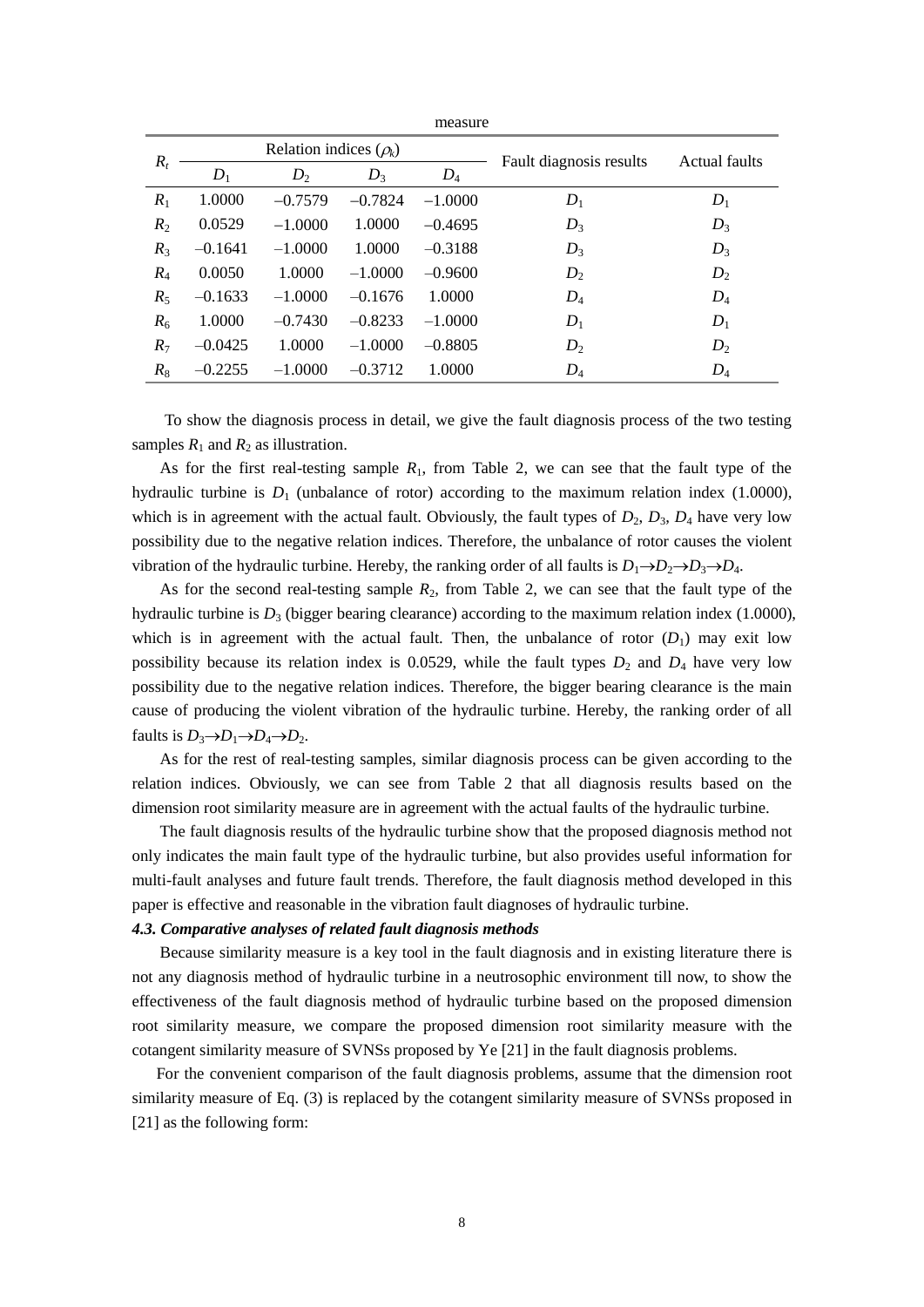$$
\delta_{k} = C_{w}(D_{k}, R_{t}) = \sum_{j=1}^{n} w_{j} \cot \left( \frac{\pi}{4} + \frac{\pi}{12} \left( \left| I_{D_{k}}(s_{j}) - I_{R_{t}}(s_{j}) \right| + \left| I_{D_{k}}(s_{j}) - I_{R_{t}}(s_{j}) \right| + \left| I_{D_{k}}(s_{j}) - I_{R_{t}}(s_{j}) \right| \right) \right).
$$
\n(5)

Then by using Eqs. (5) and (4), we can calculate the cotangent similarity measures and relation indices between  $D_k$  ( $k = 1, 2, 3, 4$ ) and  $R_t$  ( $t = 1, 2, ..., 8$ ) respectively, and then the results are shown in Table 3.

| $R_t$ | Relation index $(\rho_k)$ |           |           |           | Fault diagnosis result | Actual fault |
|-------|---------------------------|-----------|-----------|-----------|------------------------|--------------|
|       | $D_1$                     | $D_2$     | $D_3$     | $D_4$     |                        |              |
| $R_1$ | 1.0000                    | $-0.9150$ | $-0.5518$ | $-1.0000$ | $D_1$                  | $D_1$        |
| $R_2$ | 0.1093                    | $-1.0000$ | 1.0000    | $-0.4877$ | $D_3$                  | $D_3$        |
| $R_3$ | $-0.0391$                 | $-1.0000$ | 1.0000    | $-0.2987$ | $D_3$                  | $D_3$        |
| $R_4$ | 0.0632                    | 1.0000    | $-0.8881$ | $-1.0000$ | $D_2$                  | $D_2$        |
| $R_5$ | 0.0563                    | $-1.0000$ | 0.0083    | 1.0000    | $D_4$                  | $D_4$        |
| $R_6$ | 1.0000                    | $-0.9468$ | $-0.5833$ | $-1.0000$ | $D_1$                  | $D_1$        |
| $R_7$ | $-0.1818$                 | 1.0000    | $-0.9308$ | $-1.0000$ | $D_2$                  | $D_2$        |
| $R_8$ | 0.0094                    | $-1.0000$ | $-0.0465$ | 1.0000    | $D_4$                  | $D_4$        |

Table 3 Results of the relation indices and fault diagnosis based on the cotangent similarity measure

From Table 2 and Table 3, we can see that all diagnosis results based on the dimension root similarity measures and the cotangent similarity measure are identical in the fault diagnoses of the hydraulic turbine and in agreement with actual faults. Hence, the diagnosis results show the effectiveness of both the proposed diagnosis method for the hydraulic turbine and the proposed dimension root similarity measure of SVNSs. Hence, the diagnosis method proposed in this paper provides a new way for the fault diagnoses of hydraulic turbines.

Furthermore, the fault diagnosis method of hydraulic turbine proposed in this paper is simpler and more effective than the diagnosis methods of hydraulic turbines based on neural networks [3] and support vector machine [1, 2], where their diagnostic results are within the accurate range of 86.32% and 92.68% [1, 2], and then can overcome the disadvantages of diagnosis methods based on neural networks and support vector machine, which are only suitable for unique fault diagnosis and require learning process for updating fault knowledge; while the fault diagnosis method in this paper does not require learning process for updating fault knowledge and can provide multiple fault diagnosis information and future fault trends. Therefore, the proposed diagnosis method in this paper can be easily implemented by personal computer software and provide a new effective way for the fault diagnoses of hydraulic turbines.

# **5. Conclusion**

This paper proposed the dimension root distance and its similarity measure between SVNSs. Then, the dimension root similarity measure was applied to the vibration fault diagnosis of hydraulic turbine under single-valued neutrosophic environment. The fault diagnosis results demonstrated the effectiveness and rationality of the proposed method. The proposed method can not only indicate the main fault type of hydraulic turbine but also predict future fault trends according to the relation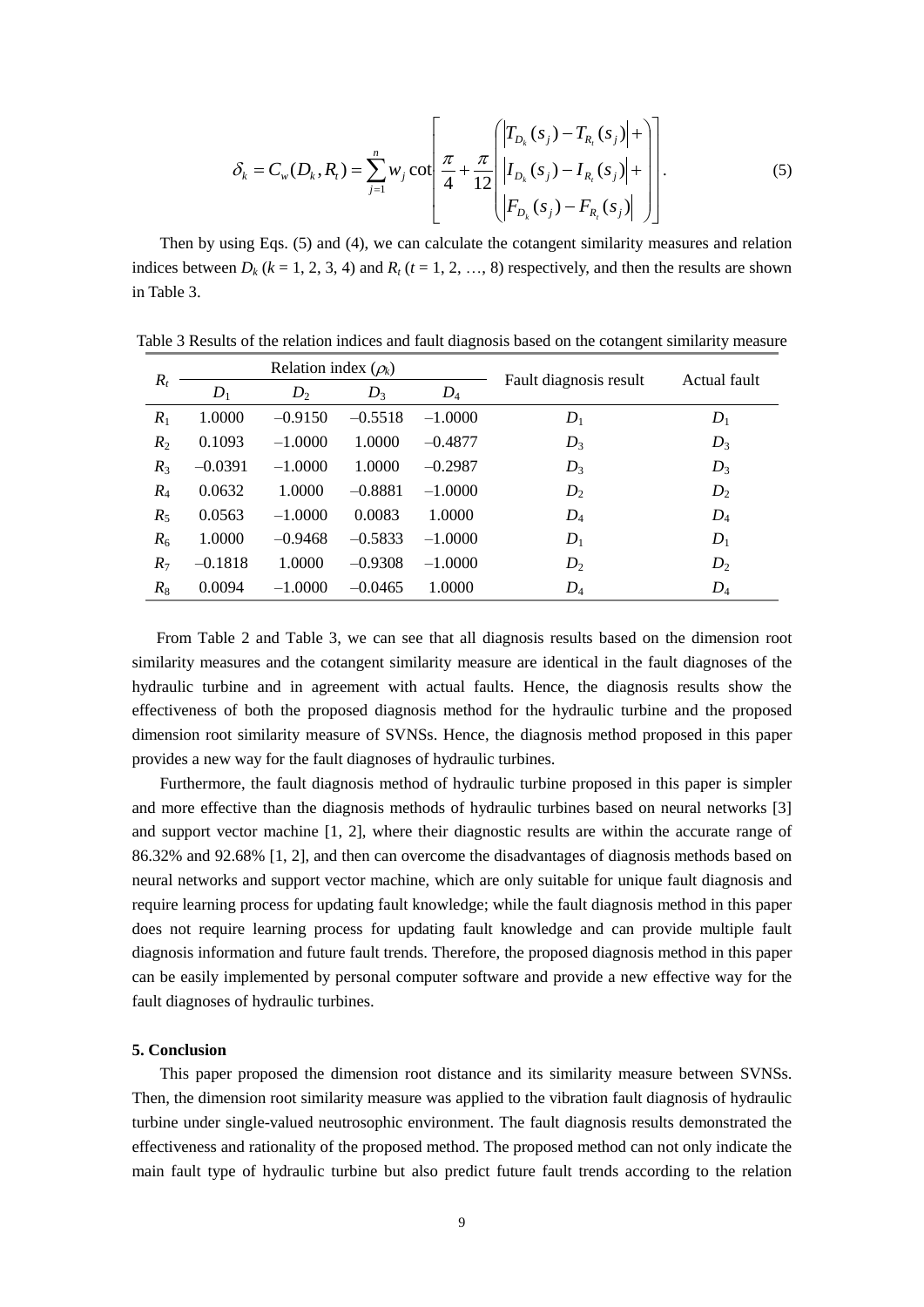indices. Furthermore, the proposed method can deal with the fault diagnosis problems with incomplete, uncertain and inconsistent information, which are not handled by existing fault diagnosis methods of hydraulic turbine. Therefore, the proposed diagnosis method in this paper extends existing fault diagnosis methods and provides a new method for the fault diagnoses of hydraulic turbine. In the future, the developed diagnosis method will be extended to other fault diagnoses, such as vibration faults of aircraft engines and wind turbines.

# **References**

- [1] W.J. Peng, X.Q. Luo, Research on vibrant fault diagnosis of hydro-turbine generating unit based on wavelet packet analysis and support vector machine, Proceedings of the CSEE. 26( 24) (2006) 164-168.
- [2] X.W. Zhang, W.X. Chen, F.L. Zhang, Hydraulic generating vibration faults diagnosis by support vector machine based on particle swarm optimization, Journal of Xi'an University of Technology 29(2) (2013) 172-175.
- [3] R. Jia, X.W. Zhang, X.Y. Chen, H. Li, J. Liu, X.F. Song, Hydraulic turbines vibration fault diagnosis by RBF neural network based on particle swarm optimization, in: Proceedings on *Asia-Pacific Power and Energy Engineering Conference*, Wuhan, China, 2009, pp. 1-4.
- [4] C.K. Xiong, L.D. Zhang, Y.N. Zhang, Fault diagnosis study of hydraulic turbine based on expert system, Water Resources and Power 27(1) (2009) 161-163.
- [5] L. Su, H.P. Nan, X.Y. Yu et al., The application of data stream mining method of associative rule classification in fault diagnosis of hydro-turbine generating unit. Journal of Xi'an University of Technology 28(1) (2012) 106-110.
- [6] S. Dey, P. Pisu, B. Ayalew, A comparative study of three fault diagnosis schemes for wind turbines. IEEE Transactions on Control Systems Technology 23(5) (2015) 1853-1868.
- [7] W.Y. Liu, B.P. Tang, J.G. Han, X.N. Lu, N.N. Hu, Z.Z. He, The structure healthy condition monitoring and fault diagnosis methods in wind turbines: A review, Renewable and Sustainable Energy Reviews, 44 (2015) 466-472.
- [8] L. Sang, T.S. Zhang, Fault diagnosis of steam turbine generator unit based on support vector machine. International Journal of Hybrid Information Technology 6(6) (2013) 101–108.
- [9] L.A. Zadeh, Fuzzy Sets, Information and Control, 8 (1965) 338-353.
- [10] K. Atanassov, Intuitionistic fuzzy sets. Fuzzy Sets and Systems 20 (1986) 87-96.
- [11] W.L. Gau, D.J. Buehrer, Vague Sets, IEEE Transaction on Systems, Man and Cybernetics 23(2) (1993) 610-614.
- [12] K. Atanassov, G. Gargov, Interval valued intuitionistic fuzzy sets, Fuzzy Sets and Systems 31 (1989) 343-349.
- [13] M. Karaköse, İ. Aydın, E. Akın, The intelligent fault diagnosis frameworks based on fuzzy integral, IEEE Power Electronics Electrical Drives Automation and Motion Conference, Pisa, Italy, 2010, pp. 1634 - 1639.
- [14] J. Ye, X.L. Qiao, H.L. Wei, W.B. Li, Fault diagnosis of turbine based on similarity measures between vague sets, In: S.C. Li, Y.J. Wang, P. Huang, Proceedings in Safety Science and Technology, Science Press, USA inc., 2005, Vol.V, pp. 1358-1362.
- [15] L.L. Shi, J. Ye, Study on fault diagnosis of turbine using an improved cosine similarity measure for vague sets. Journal of Applied Sciences 13(10) (2013) 1781-1786.
- [16] Z.K. Lu, J. Ye, Cosine similarity measure between vague sets and its application of fault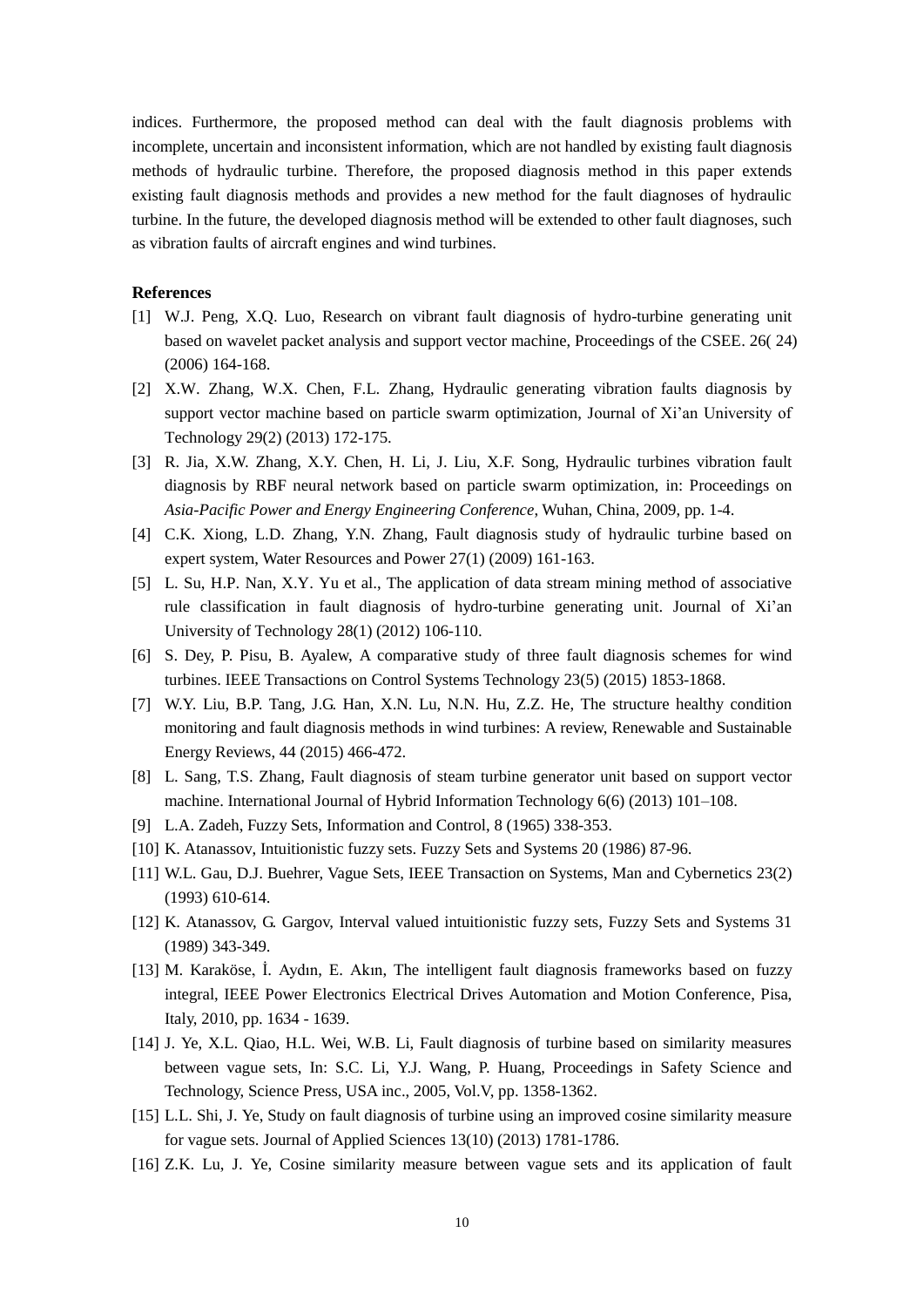diagnosis. Research Journal of Applied Sciences, Engineering and Technology 6(14) (2013) 2625-2629.

- [17] J. Ye, Fault diagnosis of turbine based on fuzzy cross entropy of vague sets, Expert Systems with Applications 36(4) (2009) 8103-8106.
- [18] F. Smarandache, A unifying field in logics. neutrosophy: Neutrosophic probability, set and logic, Rehoboth, American Research Press, 1999.
- [19] H. Wang, F. Smarandache, Y.Q. Zhang, Sunderraman R. Interval neutrosophic sets and logic: Theory and applications in computing, Hexis, Phoenix, AZ, 2005.
- [20] H. Wang, F. Smarandache, Y.Q. Zhang, R. Sunderraman, Single valued neutrosophic sets, Multispace and Multistructure 4 (2010) 410-413.
- [21] J. Ye, Single valued neutrosophic similarity measures based on cotangent function and their application in the fault diagnosis of steam turbine. Soft Computing 2015, DOI: 10.1007/s00500-015-1818-y.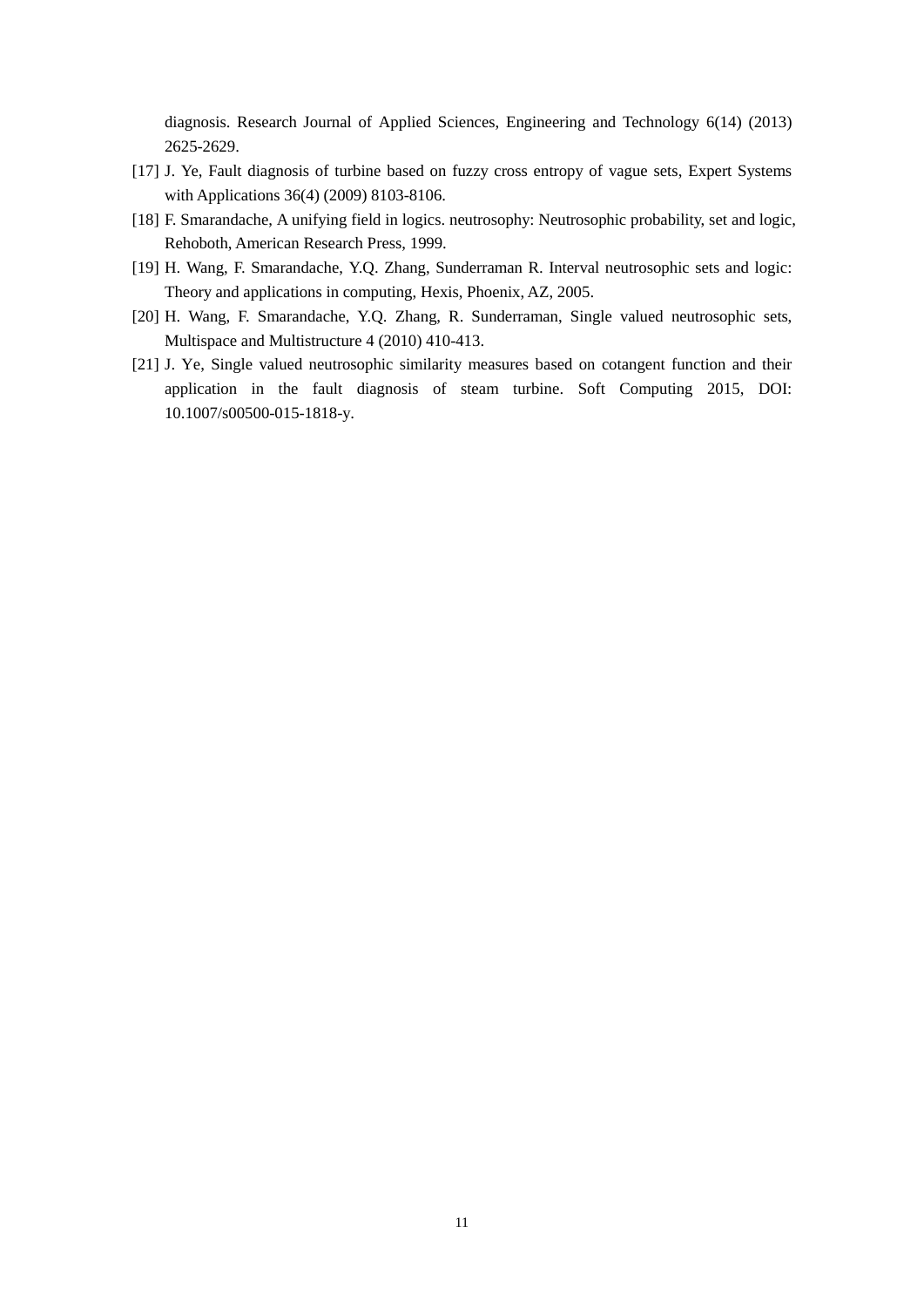|                                               | Frequency feature |                               |              |              |              |  |
|-----------------------------------------------|-------------------|-------------------------------|--------------|--------------|--------------|--|
| Fault diagnosis pattern                       | $S_1(0.5f)$       | $S_2(f)$                      | $S_3(2f)$    | $S_4(3f)$    | $S_5(>3f)$   |  |
| $D_1$<br>(Unbalance of rotor)                 | [0.01, 0.05]      | [0.9, 1]                      | [0.08, 0.11] | [0.02, 0.05] | [0.15, 0.21] |  |
| $D_{2}$<br>(Offset center of rotor)           | [0.01, 0.09]      | [0.69, 0.71]                  | [0.88, 0.98] | [0.65, 0.75] | [0.1, 0.21]  |  |
| $D_3$<br>(Bigger bearing clearance)           | [0.04, 0.07]      | $[0.13, 0.16]$ $[0.08, 0.15]$ |              | [0.02, 0.06] | [0.93, 0.99] |  |
| $D_4$<br>(Vortex band of tail water)<br>pipe) | [0.88, 0.92]      | [0.2, 0.21]                   | [0.03, 0.12] | [0.02, 0.23] | [0.1, 0.28]  |  |

Table 1 Vibration fault diagnosis knowledge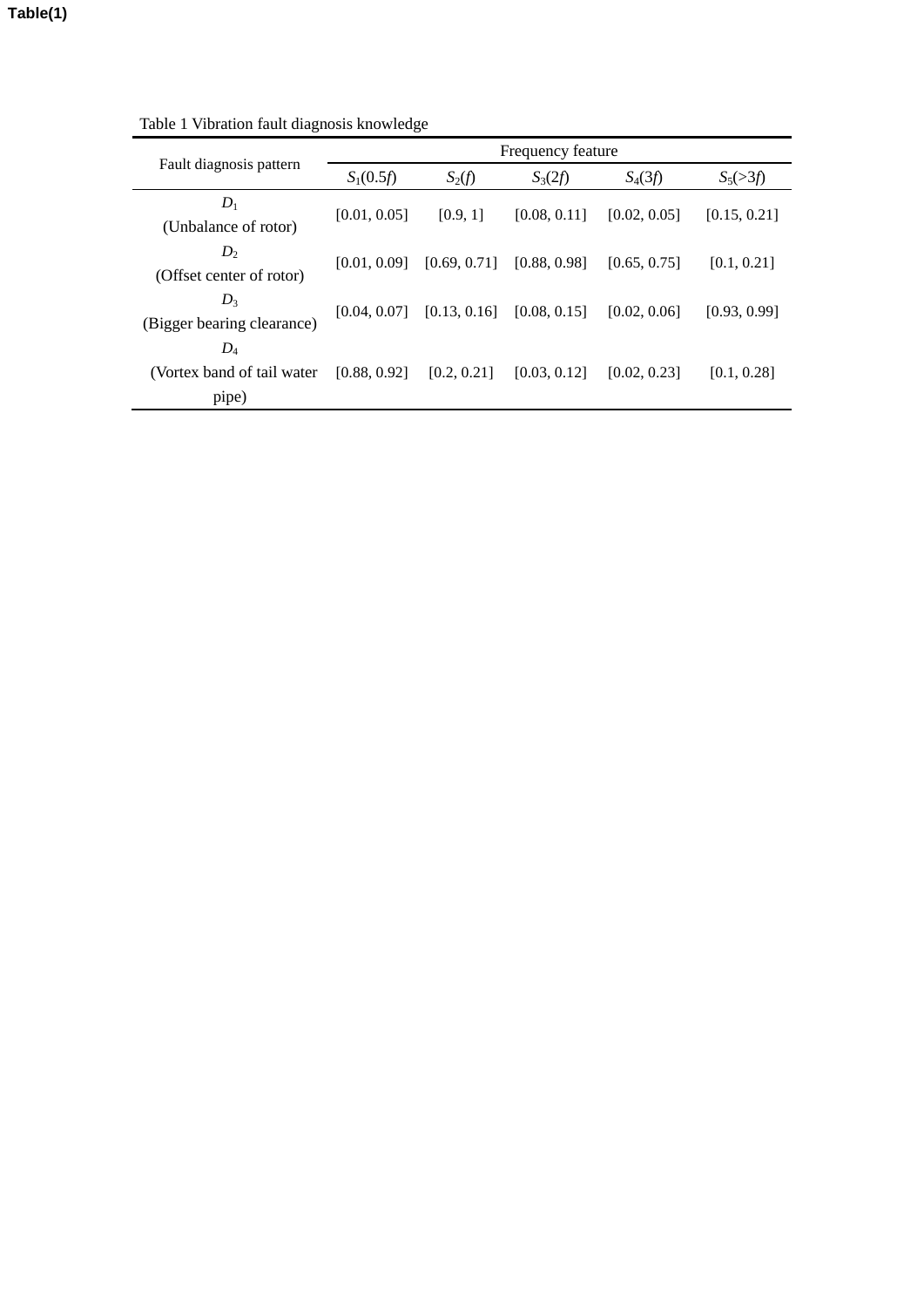| ommany mousie  |                             |           |           |           |                         |               |  |
|----------------|-----------------------------|-----------|-----------|-----------|-------------------------|---------------|--|
|                | Relation indices $(\rho_k)$ |           |           |           |                         | Actual faults |  |
| $R_t$          | $D_1$                       | $D_2$     | $D_3$     | $D_4$     | Fault diagnosis results |               |  |
| $R_1$          | 1.0000                      | $-0.7579$ | $-0.7824$ | $-1.0000$ | $D_1$                   | $D_1$         |  |
| R <sub>2</sub> | 0.0529                      | $-1.0000$ | 1.0000    | $-0.4695$ | $D_3$                   | $D_3$         |  |
| $R_3$          | $-0.1641$                   | $-1.0000$ | 1.0000    | $-0.3188$ | $D_3$                   | $D_3$         |  |
| $R_4$          | 0.0050                      | 1.0000    | $-1.0000$ | $-0.9600$ | $D_2$                   | $D_2$         |  |
| $R_5$          | $-0.1633$                   | $-1.0000$ | $-0.1676$ | 1.0000    | $D_4$                   | $D_4$         |  |
| $R_6$          | 1.0000                      | $-0.7430$ | $-0.8233$ | $-1.0000$ | $D_1$                   | $D_1$         |  |
| $R_7$          | $-0.0425$                   | 1.0000    | $-1.0000$ | $-0.8805$ | $D_2$                   | $D_2$         |  |
| $R_8$          | $-0.2255$                   | $-1.0000$ | $-0.3712$ | 1.0000    | $D_4$                   | $D_4$         |  |
|                |                             |           |           |           |                         |               |  |

Table 2 Results of the relation indices and fault diagnosis based on the dimension root similarity measure